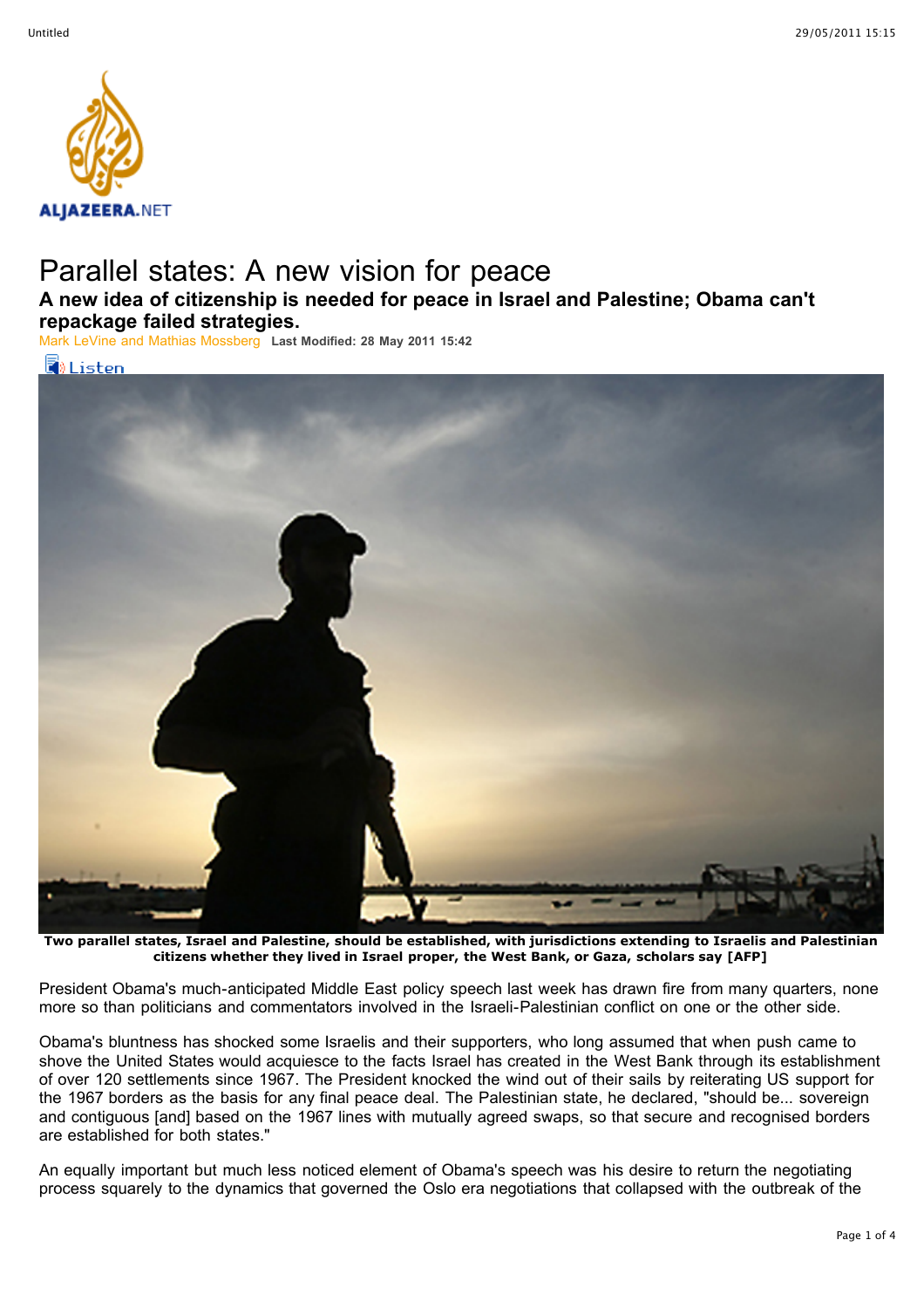al-Aqsa intifada in September 2000. He did this from two perspectives: First, the idea of borders roughly aligning to 1967 with land swaps is essentially the position to which the two sides were allegedly close to agreeing before the negotiations broke down at Camp David in July of 2000.

Second and more broadly, the process Obama outlined marks a return to the strategy of a "phased" solution that defined the ill-fated Oslo process, where interim agreements on less difficult issues were supposed to enable a "final status" agreement that resolved the most difficult issues.

## **Out of phase**

As we know from the subsequent history of the conflict, the phased process failed miserably. And yet President Obama has redrafted the concept by arguing that the two sides should agree to "territory and security" first, and then later return to the more difficult issues of "Jerusalem and refugees", essentially dividing final status issues into yet another subdivision, of semi-final and really final status issues. Indeed, a recent "simulation" of such a "securityborders" first scenario conducted by the Brooking Institution's Saban Centre could only consider such a programme if it "defined away" the likelihood that **[no such agreement](http://www.brookings.edu/reports/2011/05_israel_palestine_border_pollack.aspx)** would be possible without also addressing Jerusalem and refugees from the parameters of the simulation.

Similarly, vis-a-vis Jerusalem a **[simulation of possible land swaps](http://www.washingtoninstitute.org/pubPDFs/StrategicReport06.pdf)** by the Washington Institute for Near East Policy had to deal "only with areas outside the Jerusalem municipality as defined by Israel" in order to be conceivable merely on paper. Neither report considered Palestinian security concerns at all, and the Saban simulation admitted that most of the conceivable provisions for a security-borders agreement would challenge Palestinian conceptions of sovereignty in irresolvable ways. Indeed, the only way the Palestinian Authority (PA) could "get a state and sovereignty over territory" would be if it was "willing to accept infringements on its sovereignty which undermined its legitimacy among its own people".

Broadly, there are four reasons why a phased solution will work no better today than it did almost two decades ago, each one relating to one of the President's own four elements of a proposed solution.

First, it is extremely difficult to imagine how Israel, having establishing such a comprehensive matrix of control over the West Bank-settlements, bypass roads, security corridors, military zones and the security wall - can ever withdraw from enough territory to allow the establishment of a territorially contiguous Palestinian state. Indeed, successive Israeli governments, even during the Oslo process, worked hard to create the facts on the ground that would render such an outcome moot.

Second, even if Israel could disengage from most of the West Bank, the ring of Israeli settlements surrounding East Jerusalem, a finger of which sticks deep into the West Bank, will be almost impossible to dismantle. Yet without doing so, it will be impossible to include East Jerusalem as the capital of a Palestinian state, without which no Palestinian would ever agree to a final settlement.

The third problem concerns the President's definition of security, which is focused almost entirely around Israel's perceived needs. The reality is, however, that Palestinians have suffered far more threats to their physical security than have Israelis during the last forty-five years. The legitimate needs of all Palestinians, in and outside the Occupied Territories, to be free of the risk of routine Israeli incursions, attacks, confiscation and destruction of land and property, constant humiliations, and other defining motifs of the occupation are as legitimate as the need of Israelis to be free from rocket attacks and suicide bombings.

Fourth, the issue of Palestinian insecurity leads to refugees, among the most insecure categories of existence possible. The protests along Israel's borders from the West Bank, Syria and Gaza on May 15 demonstrate the continued salience of the refugee issue among Palestinians. Contrary to what Israelis, Americans and



**Previous rounds of negotiations have stumbled on issues including the partition of Jerusalem and the return of Palestinian refugees [Reuters]**

some Palestinian leaders would like to believe, they will not easily relinguish their right of return, something Israeli conservatives intuitively understand, as they point out that Jews held on to their right for almost 2,000 years.

By returning to failed strategies of the past, President Obama is likely ensuring the failure of his courageous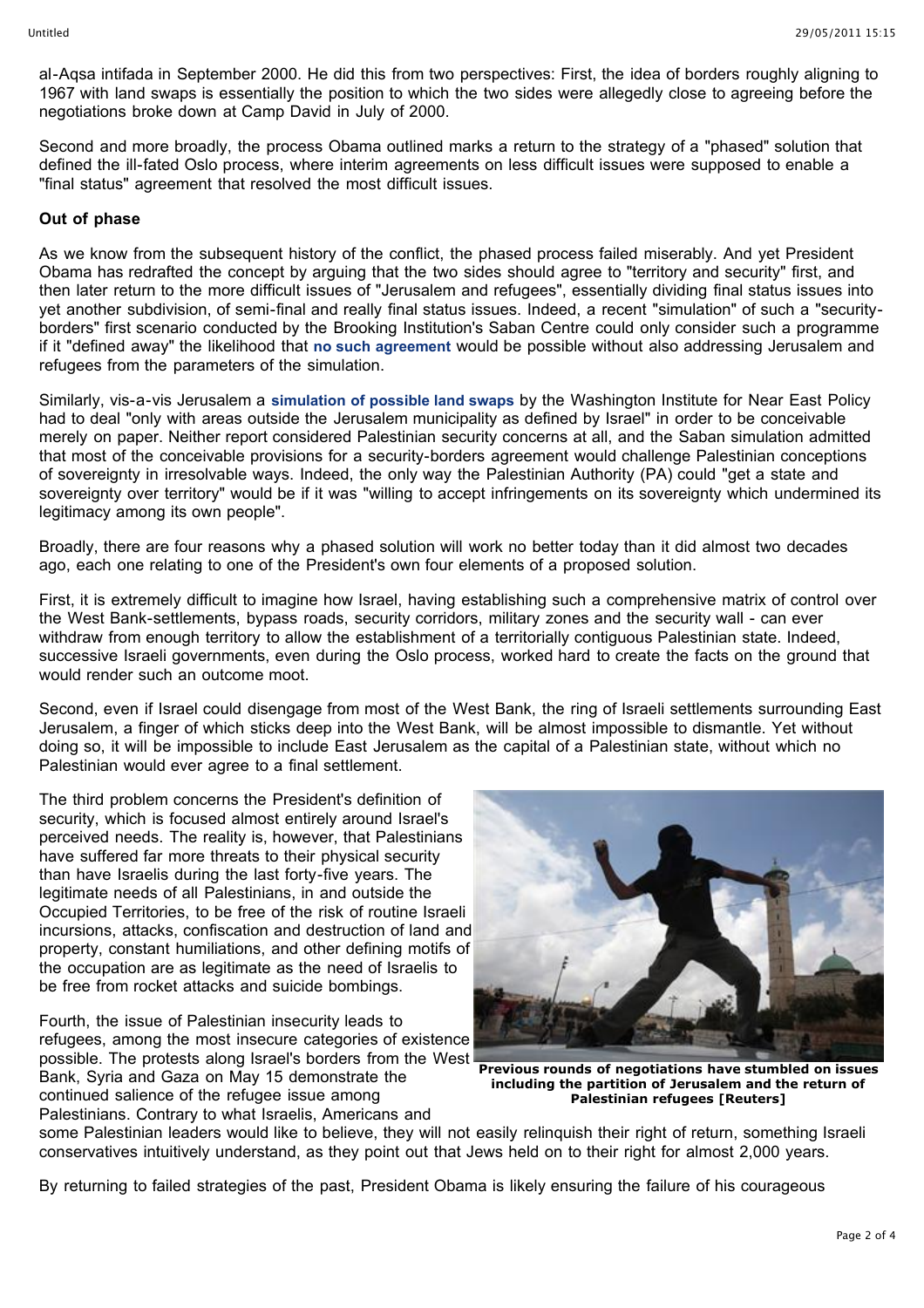attempt to bring the two sides together towards a common future. There is a way, however, for the United States to take the lead in working towards a two-state solution, albeit one that looks very different from the type Mr Obama is presently imagining. We believe that a new vision, based on shared sovereignty, power and cooperation, offers a more viable path towards resolving the conflict.

The language of sharing rather than division has long been associated with a binational or even one-state solution that have both been dismissed because their implementation would effectively mean the end of Israel as a Jewish state. But sovereignty and control can be shared while retaining a two-state structure that allows each side to secure and preserve its unique identity. Specifically, two states could be established in parallel over the same territory, both covering the whole area between the Mediterranean and the Jordan River.

## **Parallel states**

Termed a "parallel states" solution, this concept has been developed over the last four years by a team of Israeli, Palestinian and international scholars, policymakers and even protagonists in the conflict. It is built upon a new understanding of sovereignty that breaks the previously exclusive link with territory, and reorients the basis of identity, citizenship and rights away from land and towards the relation between the state and the individual citizen. Citizenship would follow the citizen wherever she or he may live within the territory of Israel/Palestine, not the territory itself.

Building on existing institutions and frameworks of the Government of Israel and the Palestinian Authority, two parallel states, Israel and Palestine would be established, whose jurisdictions would be extended to Israelis and Palestinian citizens whether they lived in Israel proper, the West Bank, or Gaza.

As sovereignty would no longer be tied to territory, demography would no longer determine the viability of each state, and Jews and Palestinians, and indeed, members of the Diasporas of both societies, could in theory live anywhere within the space of Israel/Palestine without disturbing the basic ethnic composition, and thus character, of either state.

A parallel states structure addresses the core Israeli concerns of remaining Jewish and democratic, while allowing most if not all Israeli settlers to remain in place (although the boundaries of such settlements would be limited to their built up area rather than the much more expansive areas allotted to them under Israeli occupation). At the same time, it addresses the Palestinian need to implement the right of return for Palestinians throughout historic Palestine and be secure on their land.

Moreover, a parallel state structure would allow Israelis and Palestinians to retain their national symbols, have political and legislative bodies that are responsible to their own electorate, and retain a high degree of political independence. Put simply, the contours of political authority and security would be shared by the two states in a manner that guarantees the long-term secure existence of each community, something the Oslo era two-state solution could never achieve.

External security would have to be coordinated in a common security envelope and with a joint Israeli-Palestinian security and defence policy. Internal security would require a close cooperation, as is the case already today, but on a more equal basis.

Economic cooperation could be expanded, and with the help of the international community the Palestinian economy could be brought up to a higher level, so a meaningful and mutually beneficial exchange could take place.

inequalities between Israel and the Occupied Territories, in It will be difficult to convince Israelis and Palestinians to This is particularly important, because the Oslo peace process, while billed as an economic as much as political peace, in fact exacerbated the structural imbalances and particular through the policy of closures of the Territories that almost destroyed the Palestinian economy.



**embrace the concept of parallel states [EPA]**

Jurisdiction could be separate in some areas, harmonised in other and unified in yet some other areas. Parallel jurisdiction is not a novel legal concept and has several international precedents that can serve as models for